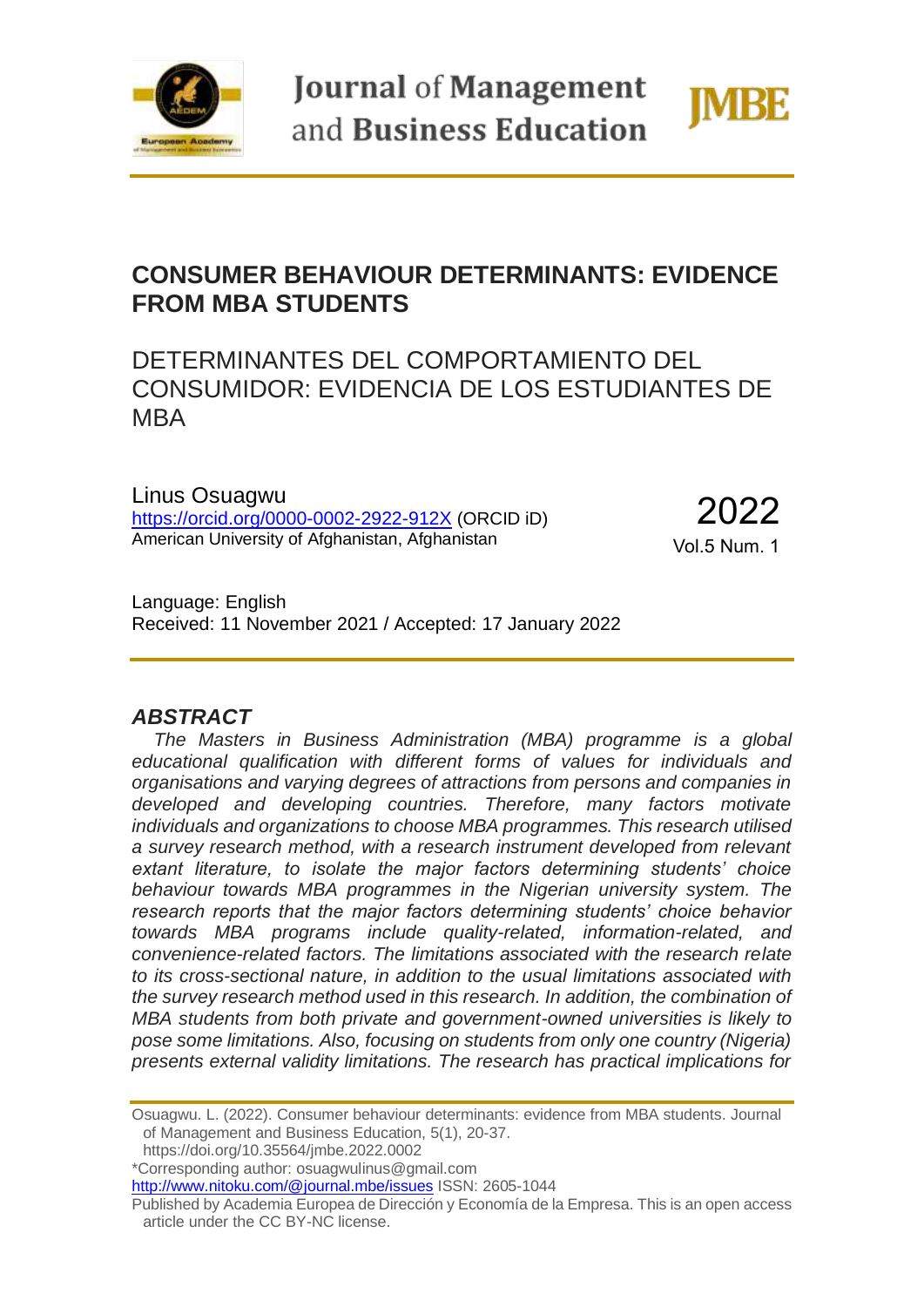*administrators and regulators of business programs in the Nigerian university system, in addition to organizational decision-makers interested in sponsoring their relevant staff for MBA programs in the Nigerian university system. The research has social implications about the different cohorts of students interested in MBA programmes in the Nigerian university system.* 

#### *KEYWORDS*

*consumer behaviour, MBA, business and management education, students, Nigeria.*

#### **RESUMEN**

El programa de Maestría en Administración de Empresas (MBA) es una calificación educativa global con diferentes formas de valores para individuos y organizaciones, así como diversos grados de atracción de personas y empresas en países desarrollados y en desarrollo. Por lo tanto, muchos factores motivan a las personas y organizaciones a elegir programas de MBA. Esta investigación utilizó un método de investigación de encuestas, con un instrumento de investigación desarrollado a partir de la literatura existente, para aislar los principales factores que determinan el comportamiento de elección de los estudiantes hacia los programas de MBA en el sistema universitario de Nigeria. La investigación señala que los principales factores que determinan el comportamiento de elección de los estudiantes hacia los programas de MBA incluyen factores relacionados con la calidad, la información y la conveniencia. Las limitaciones asociadas con la investigación se relacionan con su naturaleza transversal, además de las limitaciones habituales asociadas con el método de investigación de encuesta. Además, es probable que la combinación de estudiantes de maestría en administración de empresas de universidades públicas y privadas presente algunas limitaciones. Centrarse en estudiantes de un solo país (Nigeria) presenta limitaciones de validez externa. La investigación tiene implicaciones prácticas para los administradores y reguladores de los programas de negocios en el sistema universitario de Nigeria. La investigación tiene implicaciones sociales sobre las diferentes cohortes de estudiantes interesados en programas de MBA en el sistema universitario de Nigeria.

### **PALABRAS CLAVE**

comportamiento del consumidor, MBA, educación empresarial y gerencial, estudiantes, Nigeria.

### **INTRODUCTION**

In most countries (both developed and developing), demand for advanced education is guided by the need to raise the psychological, social and economic status of graduates (Stevens et al., 2021). Generally, there is shifting emphasis within education from public product to a marketable product. In addition, universities, both in developed and developing countries have been evaluated not only on the basis of value or pedagogical outputs, but on the basis of some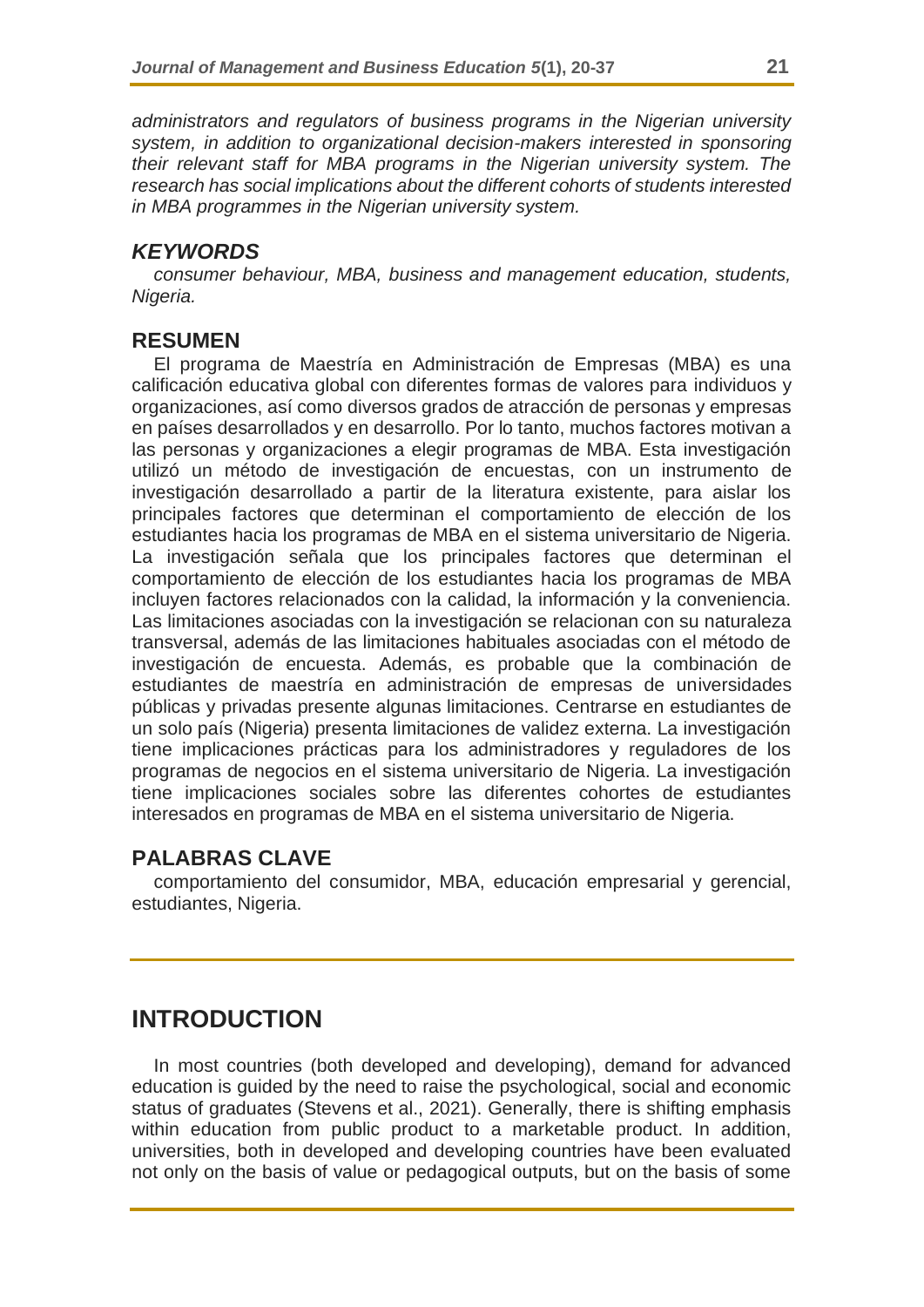efficiency and effectiveness indices, including economic viability of courses and programmes in universities. As a result, the marketing strategy activities of institutions of higher learning have changed and increased (Judson & Taylor, 2014). In this vein, higher education (especially business education) has been seen as another product industry in a competitive environment requiring relevant strategic marketing tendencies to cope with the prevailing competition. Business schools, generally, are concerned with enhancing societal and ethical values, in addition to striving to optimize their set goals, including students-centered goals, via their managerial conducts. However, the managerial conducts of business schools may be challenged with regard to proper balancing of societal/ethical values and optimization of organizational goals and (Jeong, Sun, & Fu, 2020).

For some time, education as a professional service has tended to minimize the use of marketing theories, principles and strategies. Despite this relative indifference to marketing theories and frameworks, education should be seen as a service offering which is capable of being treated as any other intangible product using relevant conceptual frameworks and theories in the marketing literature. One of such conceptual frameworks in marketing is consumer behaviour. Consumer behaviour, as a field of study, may be conceptualised as systematic investigation of the behaviour of consumers, customers or clients towards products (goods, services and ideas). There are many approaches to the study of consumers' behaviours towards goods, services and ideas are many, and buyer psychology analysis is a salient aspect of marketing. Institutions of higher learning can utilise marketing frameworks in their operations, and such frameworks can, for example, provide indications regarding the perceptions of students, among others, towards higher institutions' programmes, products and staff (Shank, Walker, & Hayes, 1995; Beenen, Pichler, & Davoudpour, 2017). Specifically, for some institutions of higher learning, a major managerial issue of marketing relevance is to determine the salient determinants or factors which will make actual and prospective students show positive behaviour towards their programmes, products, institutions and people.

The MBA (Masters in Business Administration) Programme is seen in most countries of the world as a pathway to the executive class of organisational decision-makers (Kelan & Jones, 2010; Dakduk et al, 2016). It is a world-wide recognised qualification for new and experienced organisational decision-makers (Walsh & Powell, 2020).In Nigeria, there are about 212 (two hundred and twelve) universities, with Federal (49 universities), State (54 universities), and private (99 universities) forms of ownership (https://www.nuc.edu.ng). Some of the universities in Nigeria have business programmes, including the Masters in Business Administration (MBA) programmes. Generally, both soft skills and nonsoft skills are considered in the admission of students into MBA programmes, with soft skills being seen as very important with regard to managerial success (Beenen, Pichler, & Davoudpour, 2017). Some students in the Nigerian university system are interested in business programmes, generally, and the MBA programmes, specifically, for various reasons. This research sought to determine the major determinants of students' choice behaviour towards MBA programmes in the Nigerian university system. Such an understanding will assist choice behaviours of relevant students, stimulate further studies in cognate areas, in addition to guiding administrative and policy decisions of university administrators and regulators in the Nigerian university system.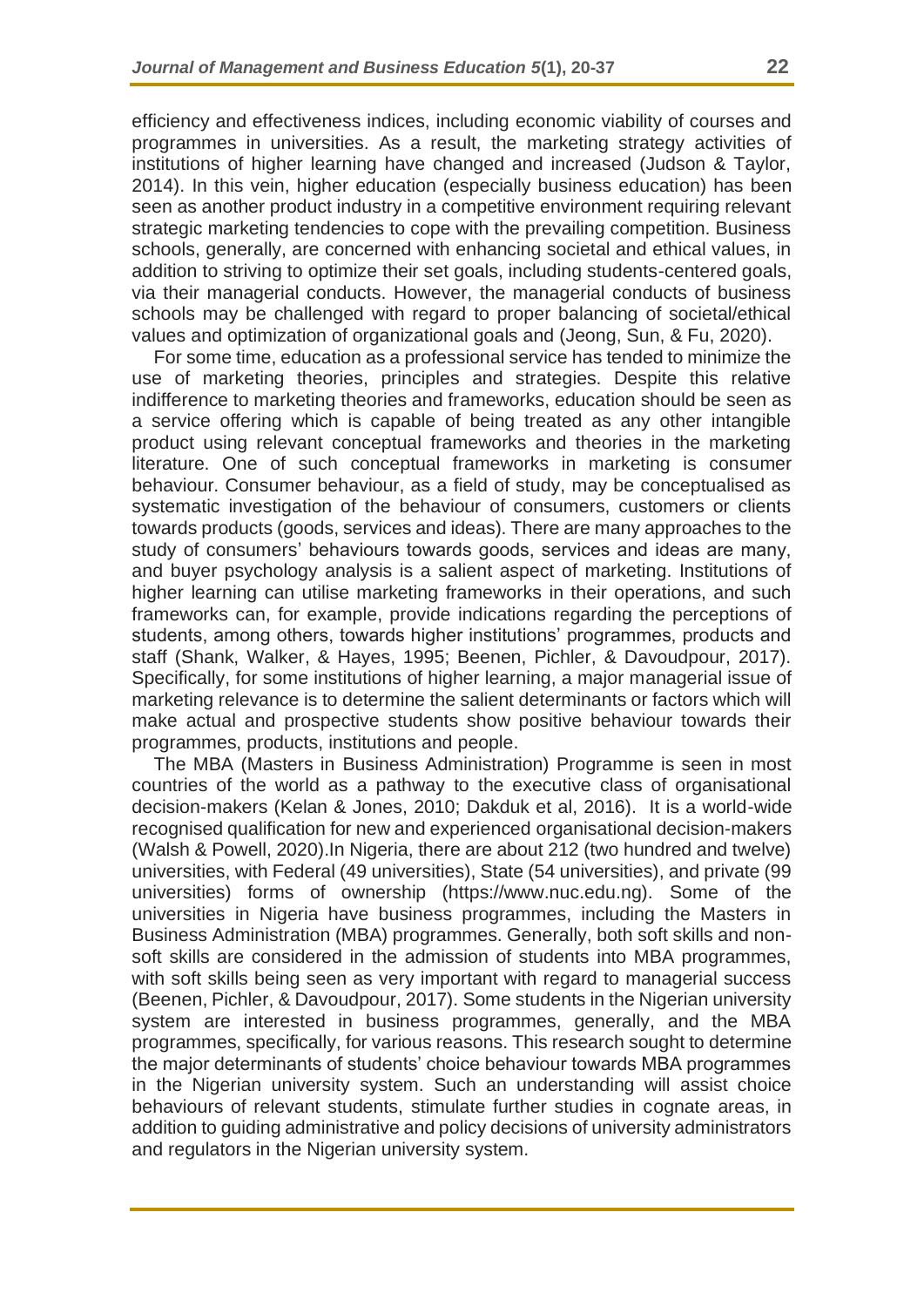### **LITERATURE REVIEW**

Education has been seen as a vital element for a country's growth and development (Mustapha & Bolaji, 2015), in addition to enhancing ethical development of students (Berkowitz & Bier, 2005). In most countries/economies of the world, when their economies entered the stage of global competition during the last decade/century, organisational executives realised that there was a limitation to the effectiveness of in-house management education/training and development programmes. Generally, in-house organisational management development programmes suffer from narrowness of vision and a lack of breadth in managerial talent which is necessary for managing complex contemporary organisations.

As organisational business operations become complex, managers trained via in-house management development programmes seem to lack the theoretical sophistication, skills, competencies, depth and breadth of knowledge and experience necessary for efficient and effective management of contemporary organisations. Hence, the need for organisational executives to be exposed to MBA programmes run in university business schools. MBA programmes may be established as joint academia-industry projects which will involve organisational executives and academics in running (teaching, research, etc.) the programmes. MBA programmes in Universities may, also, have the philosophy of emphasising analysis and projects based on specific issues of managerial relevance facing business organisations. Therefore, in designing and running MBA programmes, communication between industry and the academia is required and expected. With regard to the type of students to be admitted into MBA programs, Koys (2010) posits that considerations for admission into MBA programs should comprise such factors as cognitive abilities, numeracy skills, prior academic performance, staff success and personality characteristics. Generally, an MBA program is expected to broaden students' international perspectives, enhance leadership competencies and skills, promote teamwork, and comprehend organisational culture, in addition to critical thinking abilities and knowledge of relevant market segments (Xie & Chen, 2019).

Gurol, Doruk, & Cemek (2016) argue that students' motivation for MBA programmes may be a function of instructional foundations (i.e., whether private or public). Along this line of thought, Joseph, Mullen, & Spake (2012) have compared private and public universities with regard to students' expectations, concluding that students in private universities give value to university reputation, personal interaction between staff and students, facilities and financial cost of programmes, while students in public universities give value to programmes offered by universities, facilities for athletics/sports, university reputation, financial cost of programmes, accommodation facilities, and locations of universities. Generally, students in both private and public universities give value to innovative technologies, involvement in community development activities, and good facilities on university campuses (Joseph, Mullen, & Spake (2012). According to Gurol, Doruk, & Cemek (2016), the major determinants of students' choice behaviour towards MBA programmes include content of programme lectures, tuition fee, career plan outcomes, physical facilities and conditions, and service performance levels of student affairs departments, in addition to students' challenging experiences in their professional career paths (Han & Liang, 2015).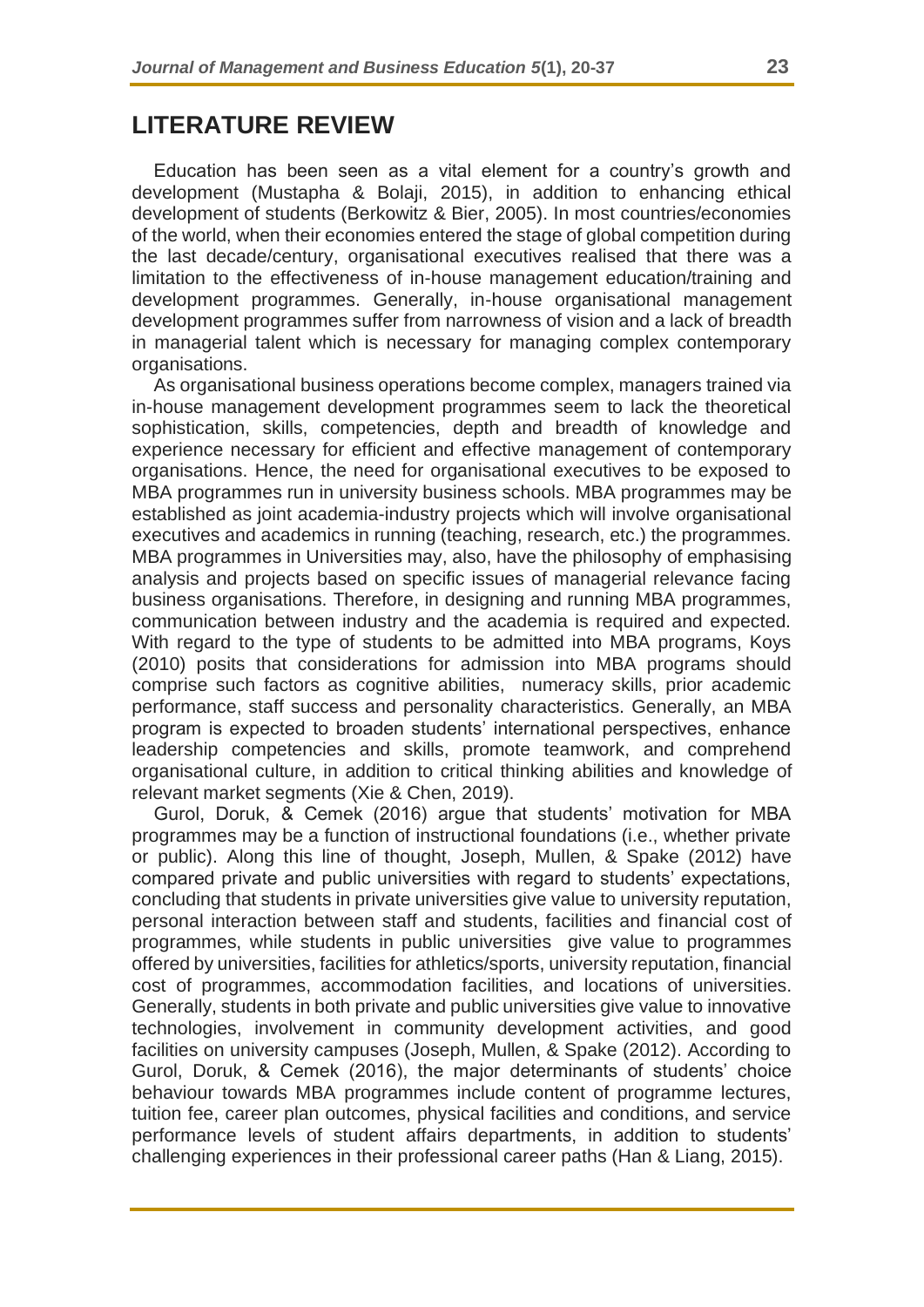According to Okazaki-Ward (2001), some of the issues which MBA students are satisfied with relate to such things as expanding their horizons; formation of contact networks outside their own companies; learning the skills of research methodology; learning to think logically; acquisition of communication skills; number of course credits associated with MBA degrees; quality of fellow students; quality of academic and non-academic staff; time for lectures; location of the university for the MBA programmes, among others. GMAC (2012) reported students' increased prospects for job opportunities as a major determinant of students' choice of MBA programmes. However, predicting students' programme choice determinants is likely to be difficult as a result of the multifaceted and dynamic nature of the determining variables (Sojkin, Bartkowiak, & Skuza, 2012; Sojkin, Bartkowiak, & Skuza, 2015). Therefore, students' decisions regarding the higher education programme to undertake can be complex and long-term decision-making processes (Vulperhorst, van der Rijst, & Akkerman, 2020).

MBA students, generally, want their education to have relevance to their work. In addition, MBA students want teaching methods used in business schools to use such methods as case study, simulation, debate, and fieldwork exercises. In addition, MBA students would want a substantial proportion of their lecturers to have practical working experience. Also, MBA programmes should involve a hybrid of theoretical and practical courses, where theory informs practice by defining managerial problems and offering solutions. It can then be argued that there are many issues that determine students' choice behaviour towards MBA programmes. Generally, consumers, customers and clients are frequently faced with choices with regard to goods, services and ideas (Penz, Hartl & Hofmann, 2019).Relevant extant literature submits that some aspects of consumers', customers' or clients' behaviours correlate with the values they hold or emphasise (Brown et al., 2016; Flynn, Goldsmith, & Pollitte, 2016; Lim, Phang, & Lim, 2020), and these values will determine, to some extent, their buying behaviours. The present research sought to determine, empirically, the major factors that determine Nigerian university students' choice behaviour towards MBA programmes.

### **METHODOLOGY**

This research attempted to explore major determinants of Nigerian university students' choice of MBA programmes. A descriptive research design was adopted for the present research in line with the major aim of the research. This research design involved, among others, the design and administration of relevant research instrument to collect the opinions of relevant subjects/ respondents on the issue of research interest. The research instrument (questionnaire) for this research was developed from relevant extant literature, and validated by subject matter experts. Specifically, the research instrument benefited from the works of Mazzarol, Soutan, & Thein, (2000), Kelan & Jones (2010), Koys (2010), Han & Liang (2015), and Dakduk et al (2016). These previous works were chosen for this research because of their conceptual, contextual and psychometric relevance with regard to reliability and construct validity issues.

A questionnaire was used to collect data from the respondents (students) who were undergoing various offline (face-to-face) MBA programmes in universities in Northeastern part of Nigeria, and students' participation in the research was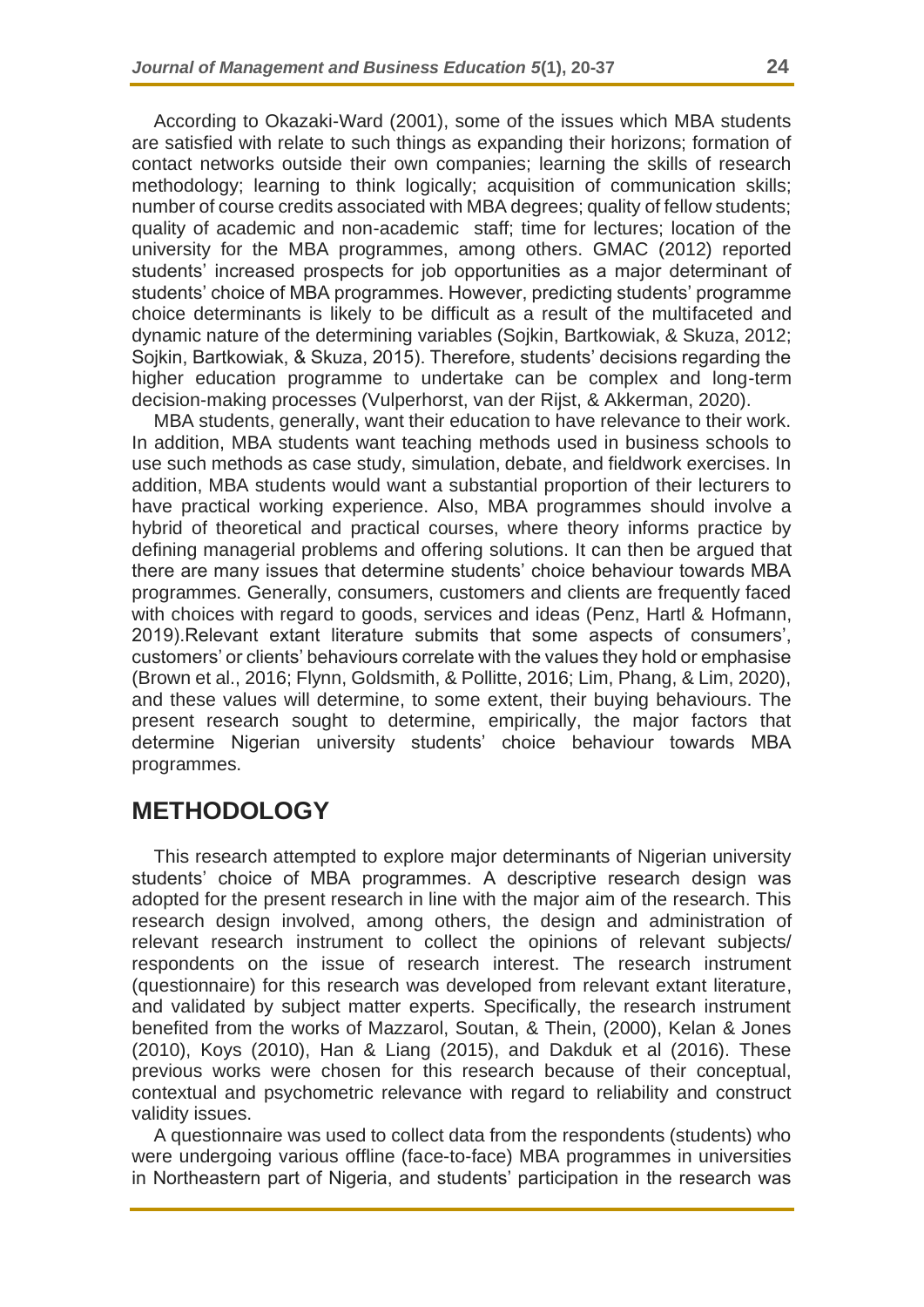optional. The questionnaire was structured into three sections (A, B and C). Section A of the questionnaire consisted of Likert scale questions on eighteen (18) items dealing with the extent to which the 18 issues determined students' choice behaviour towards MBA programmes. Section B asked questions in relation to the extent of satisfaction of the students in their MBA programme, while Section C dealt with data on relevant demographic variables of the respondents (students). The cover letter of the research instrument assured the respondents/students of confidentiality of their responses (Bashir et al, 2019).

A convenience sampling approach was employed in the present research. Generally, convenience sampling research approach is associated with some advantages, which include relative ease in accessing respondents, high response rate, and cost efficiency (Eze et al., 2011; Ritchie et al, 2014; Yadav and Pathak, 2017; and Rahman et al., 2018). Also, research indicates that students, when used as respondents in any research, can provide reliable and valid assessment of their educational experiences (Marsh, 1987; Wachtel, 1998; Houston & Bettencourt, 1999; Sweeney& Ingram, 2001; Pelter, Schibrowsky, & Drago, 2007). In addition, university students are, generally, educated persons with relatively appreciable levels of intellectual sophistication in relation to some of the issues of research interest (Petrenko, Mitina, & Papovyan, 2020). Five hundred (500) copies of the questionnaire were administered to university students undergoing MBA programmes in Northeastern part of Nigeria using the convenience sampling method. Three hundred and thirteen (313) copies of the administered research instrument were completed, giving an effective response rate of about 63%.

Relevant statistical tools in the Statistical Package for the Social Sciences (SPSS Version 20.0) were used to analyze the collected data. Specific dataanalysis techniques, such as descriptive analysis, exploratory factor analysis (EFA) and confirmatory factor analysis (CFA), were used to analyze the collected data. Confirmatory factor analysis (CFA) was used in this research to test the validity of the measurement model result gotten from the exploratory factor analysis (Long & Vinh, 2017). According to Sajidan & Gunarhadi (2020), EFA is concerned with identifying underlying groups of research variables, while CFA is concerned with determining the validity of the factor results from EFA. Exploratory factor analysis (EFA) was used to test the relevant scale's construct validity, and the KMO (Kaiser-Meyer-Olkin) sampling adequacy and Bartlett's test of Sphericity values showed that the research data were suitable for factor analysis (Sojkin, Bartkowiak, & Skuza, 2015). Also, data normality was established in this research via skewness and kurtosis values which were below threshold values recommended in relevant extant literature. Byrne (2010) posits that if the skewness value is between − 2 and +2, and the kurtosis value is between −7 and +7, data normality is assumed.

The present research met the sample size requirements reported by Sajidan & Gunarhadi (2020). In addition, the questionnaire's measurement properties were assessed by conducting reliability and validity tests. According to O'Rourke & Hatcher (2013), CFA can be used to determine construct validity (which is concerned with ensuring that a set of research variables represents the theoretical construct being measures) and reliability of a research instrument. Also, CFA can also be used to determine convergent validity (which is concerned with ensuring that the research variables belong to the theoretical/latent construct being measured) and discriminant validity (which means that the two constructs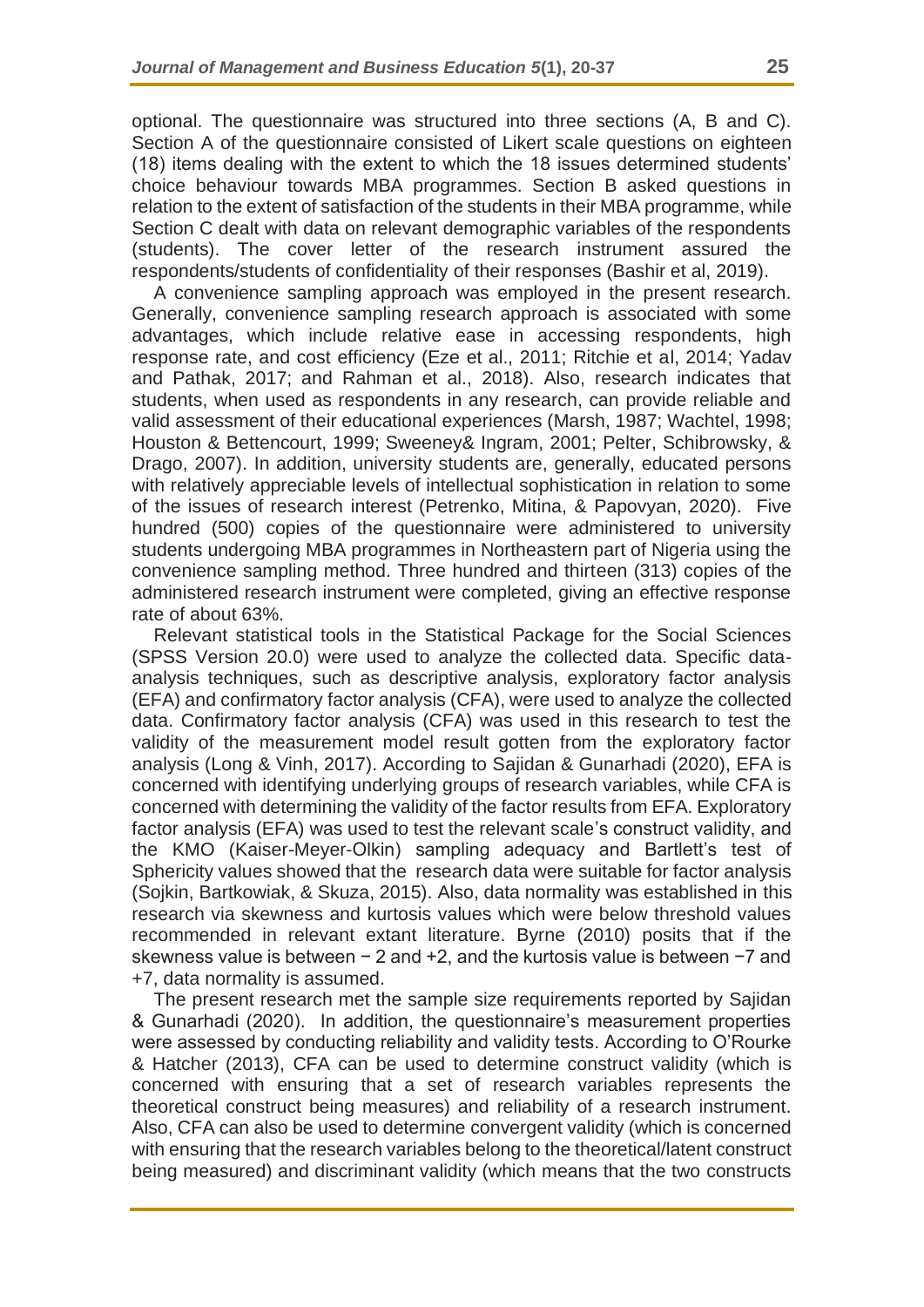being measured are highly different from each other) (Hill & Hughes, 2007). According to Hair et al. (2019), discriminant validity can be determined by correlating one construct with another, and if the correlation value of both constructs is lower than 0.85, it means there is presence of discriminant validity. The reliability, which is concerned with consistency of results from the research measure or scale (Brown, 2015), of the research measure was assessed via Cronbach's alpha (Cronbach, 1951).

**Table 1.** Reliability statistic of MBA programme choice

| <b>Cronbach's Alpha Value</b> | No. of Items |
|-------------------------------|--------------|
| 751                           |              |

From Table 1, it can be seen that the questionnaire used in this research has a relatively appreciable reliability value of 0.75 (Walsh (1995; Hair et al, 2017; Ofori and Appiah-Nimo, 2019).

In order to find out the underlying factors or dimensions concerning determinants of students' choice behaviour towards MBA programmes, data on the relevant statements in the questionnaire were subjected to exploratory factor analysis (EFA). To determine relevant indices or dimensions of students' choice behaviour towards MBA programmes through exploratory factors analysis (EFA), principal component analysis with Varimax rotation was conducted. In the EFA, factors or dimensions were only retained if they possessed an Eigen Value greater than one, accounted for more than 5% of variance extracted, and are conceptually clear and interpretable (Harris & Ogbonna, 2001). Also, before performing the factor analysis, the KMO (Kaiser-Meyer-Olkin) measure of sampling adequacy was used to check whether the data from the relevant statements in the questionnaire were suitable for factor analysis (see Table 4). The KMO test result of 0.76 in Table 4 was higher than the threshold acceptable value of 0.5 (Leung & Wong, 2001). Therefore, the data were found suitable for Factor analysis. Generally, in EFA, if the KMO is  $\geq$  0.6 and Barlet's test of sphericity is significant (i.e.  $< 0.05$ ), then the data is suitable for factor analysis (Leung & Wong, 2001).

The research data was subjected to exploratory and confirmatory factor analyses. The exploratory factor analysis (EFA), via Principal Component Analysis (PCA), revealed a three-factor structure, which accounted for 55% of variance explained. Confirmatory factor analysis (CFA) was used to assess the validity of the three-factor structure (Castro-Gonzalez et al., 2019), and the results are shown in Figure 1.

Acceptable model fit indices in CFA are, generally, indicated by Goodness-of-Fit Index (GFI) ≥ 0.80; Adjusted Goodness-of Fit Index (AGFI) ≥ 0.80; Root Mean Square Error of Approximation (RMSEA) values  $\leq$  0.08; Comparative Fit Index (CFI) values ≥ 0.90; and Chi-square degrees of freedom ratio (CMIN/DF) value < 3 (Kline 2005). In addition, Bashir et al (2019) posit that model fit to research data can be confirmed when X2/df value lies between 1 and 5, RMSEA below 0.08, and CFI value below 1. Therefore, the CFA values in Figure 1 seem to provide strong and acceptable model fit indices because the model fit indices met the threshold values recommended in relevant extant literature (Lal, 2017). The Research Findings & Discussion section presents the research results and associated discussions.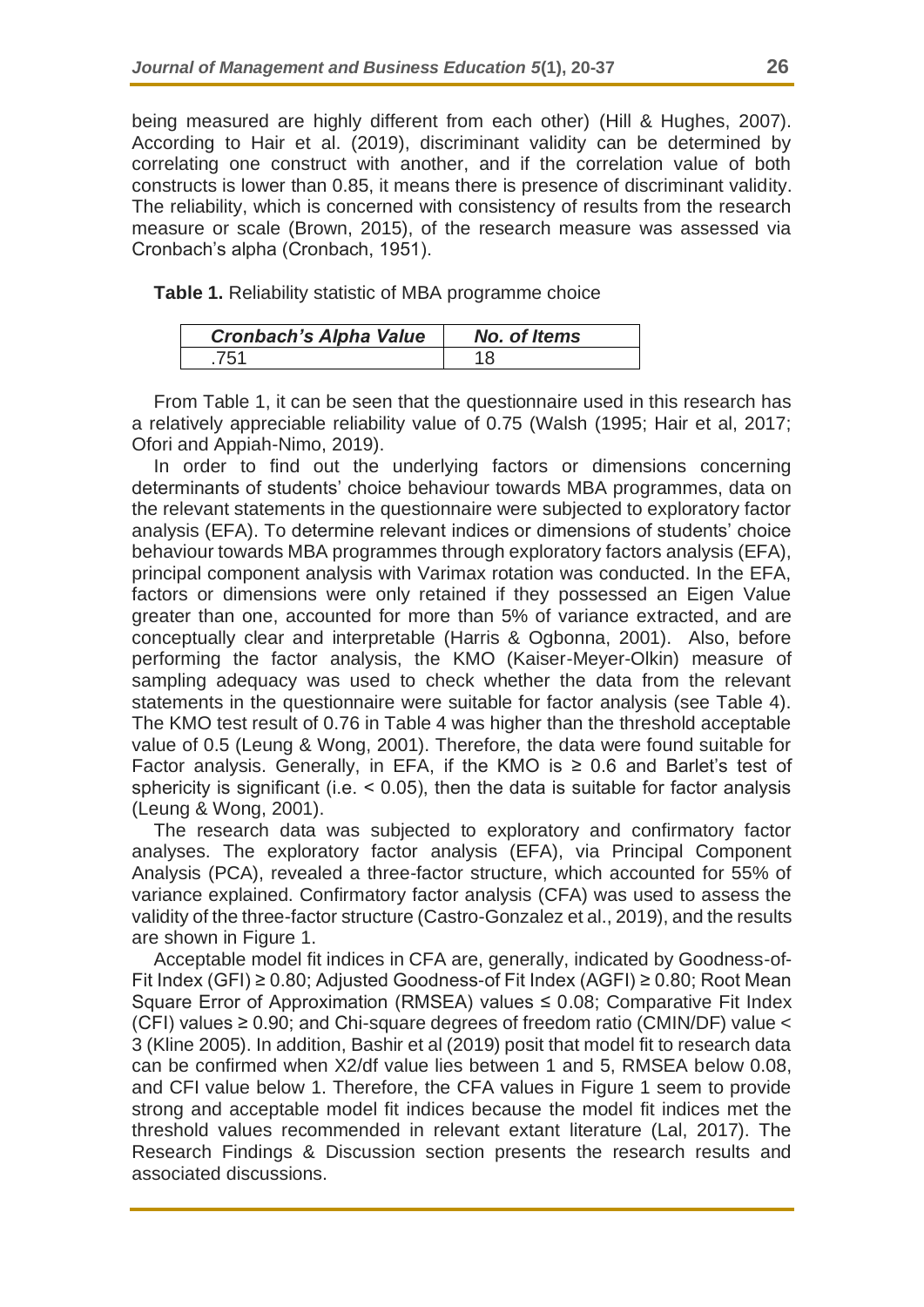# **RESULTS**

The research set out to explore the major determinants of Nigerian university students' choice of MBA programmes. Most 69.6%) of the respondents were male, and 57.5% of the respondents possessed relevant professional qualifications. Results from the analyzed data are presented in Tables 2 to 4 and Figure 1. In this section of the research, discussions of the results are presented, in addition to associated conclusions and recommendations. Also, areas for cognate studies are suggested. Presented in Table 2 are the Keys to research variables. Presented in Table 2 are the Keys to research variables.

| Variable ID. | Considerations for Choice of MBA Programme                                |  |  |
|--------------|---------------------------------------------------------------------------|--|--|
| A1.          | Programme content.                                                        |  |  |
| A2.          | Location of offering institution.                                         |  |  |
| A3.          | Monetary cost of the programme.                                           |  |  |
| A4.          | Perceived reputation of the University offering the programme.            |  |  |
| A5.          | Less academic stress from Lecturers in the University offering            |  |  |
|              | the programme.                                                            |  |  |
| A6.          | Quality of Lecturers.                                                     |  |  |
| A7.          | Facilities available for the programme.                                   |  |  |
| A8.          | Ranking of the University offering the programme by the NUC.              |  |  |
| A9.          | Promotional campaigns mounted for the programme.                          |  |  |
| A10.         | Information from friends and relatives.                                   |  |  |
| A11.         | Information from professional colleagues.                                 |  |  |
| A12.         | Influence from employers.                                                 |  |  |
| A13.         | Liberal entry qualifications required for the programme by                |  |  |
|              | offering institution.                                                     |  |  |
| A14.         | Administrative competence of the University offering the                  |  |  |
|              | programme.                                                                |  |  |
| A15.         | Time convenience.                                                         |  |  |
| A16.         | Geographical convenience.                                                 |  |  |
| A17.         | Programme not affected by industrial strikes or students' union           |  |  |
|              | unrest.                                                                   |  |  |
| A18.         | political relevance<br>To<br>social, economic and<br>have<br>$\mathsf{I}$ |  |  |
|              | contemporary Nigeria.                                                     |  |  |

|  |  |  | Table 2. Keys to research variables |
|--|--|--|-------------------------------------|
|--|--|--|-------------------------------------|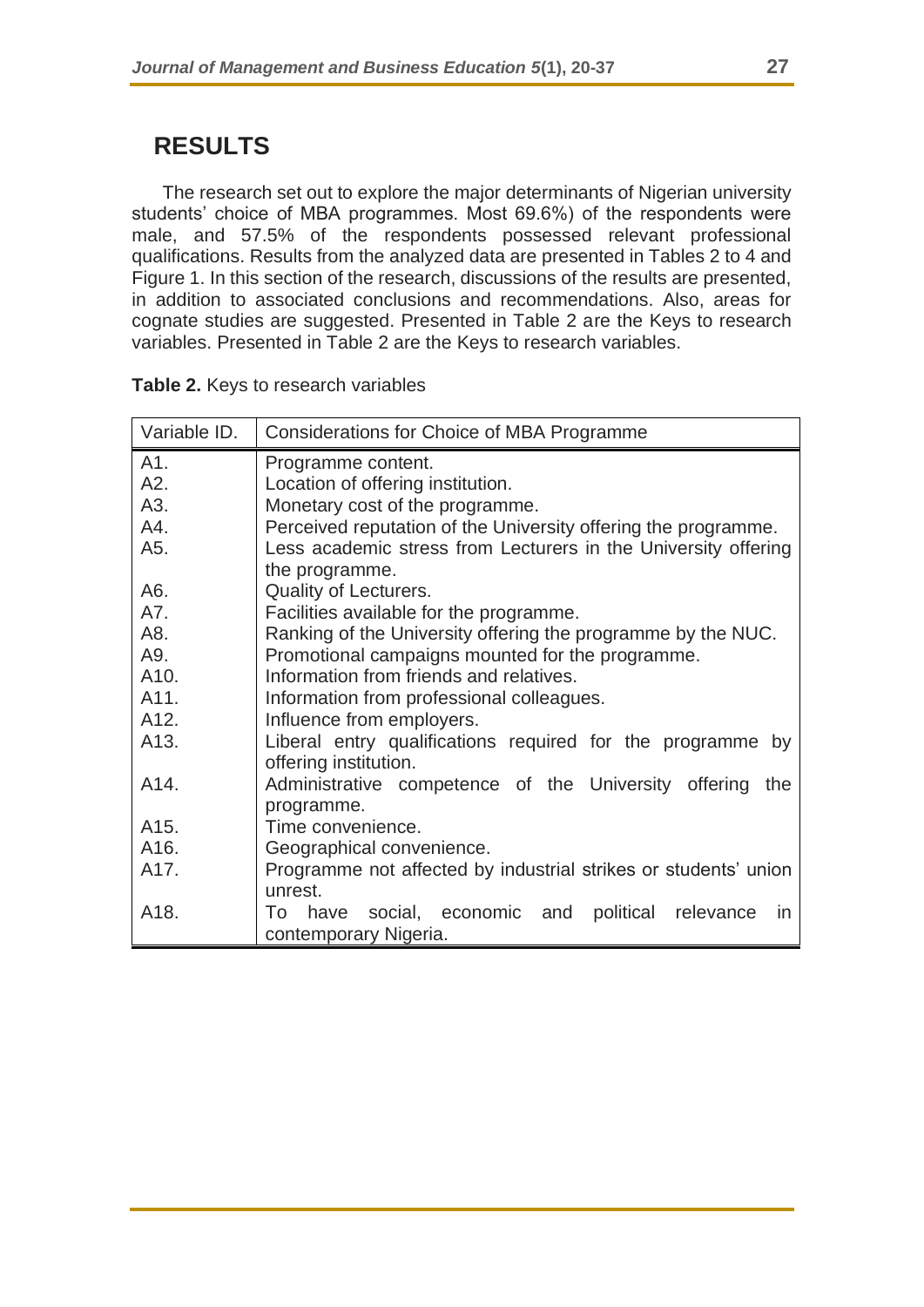| Variable/Item Mean |           | <b>Std. Deviation</b> |  |
|--------------------|-----------|-----------------------|--|
|                    | Statistic | <b>Statistic</b>      |  |
| A <sub>1</sub>     | 4.7412    | 1.03781               |  |
| A2                 | 4.4601    | 1.07380               |  |
| A3                 | 4.5016    | 1.08346               |  |
| A4                 | 4.3898    | 1.16911               |  |
| A5                 | 3.9425    | 1.36458               |  |
| A6                 | 4.3962    | 1.28960               |  |
| A7                 | 3.8243    | 1.36266               |  |
| A <sub>8</sub>     | 4.0575    | 1.24675               |  |
| A9                 | 3.5112    | 1.34476               |  |
| A10                | 3.8562    | 1.42610               |  |
| A11                | 3.7987    | 1.34964               |  |
| A12                | 3.6422    | 1.44107               |  |
| A13                | 4.1789    | 1.34924               |  |
| A14                | 4.2460    | 1.25071               |  |
| A15                | 4.1118    | 1.33624               |  |
| A16                | 3.8818    | 1.47264               |  |
| A17                | 3.8562    | 1.73439               |  |
| A18                | 4.2204    | 1.46080               |  |
| $N = 313$          |           |                       |  |

**Table 3.** Descriptive statistics of programme choice.

From Table 3, it can be seen that more than 50 % of the items listed in the research instrument determined the students' choice of MBA program "to an average extent". Specifically, "MBA programme content" (A1) had the highest extent (Mean  $= 4.74$ , SD  $= 1.04$ ) of determining MBA programme choice, while "promotional campaign mounted for the programme" (A9) had the least extent  $(Mean = 3.51, SD = 1.34).$ 

**Table 4.** Factor Analysis of MBA Programme Choice Items (KMO and Bartlett's Test)

| Kaiser-Meyer-Olkin Measure of Sampling Adequacy: | .758                |         |
|--------------------------------------------------|---------------------|---------|
| <b>Bartlett's Test of Sphericity</b>             | Approx. Chi-Square: | 857.795 |
|                                                  | Df∶                 | 153.000 |
|                                                  | $Sig.$ :            | .000    |

Figure 1.0 shows results of the confirmatory factor analysis (CFA) for the threefactor components or dimensions structure (model) revealed by the exploratory factor analysis. The model fit indices (RMSEA, CMIN/DF, GFI and NFI) reasonably confirm that the three-component structure (model) of determinants of students' choice behaviour towards MBA programmes fit the data: RMSEA= 0.04; CMIN/DF= 1.6; GFI= .98; NFI=.94; AGFI= .96.

In general, model fit is considered to be adequate if CFI and GFI are greater or equal to 0.90 and RMSEA is smaller than 0.08 (Jaccard & Choi, 1996; Cho &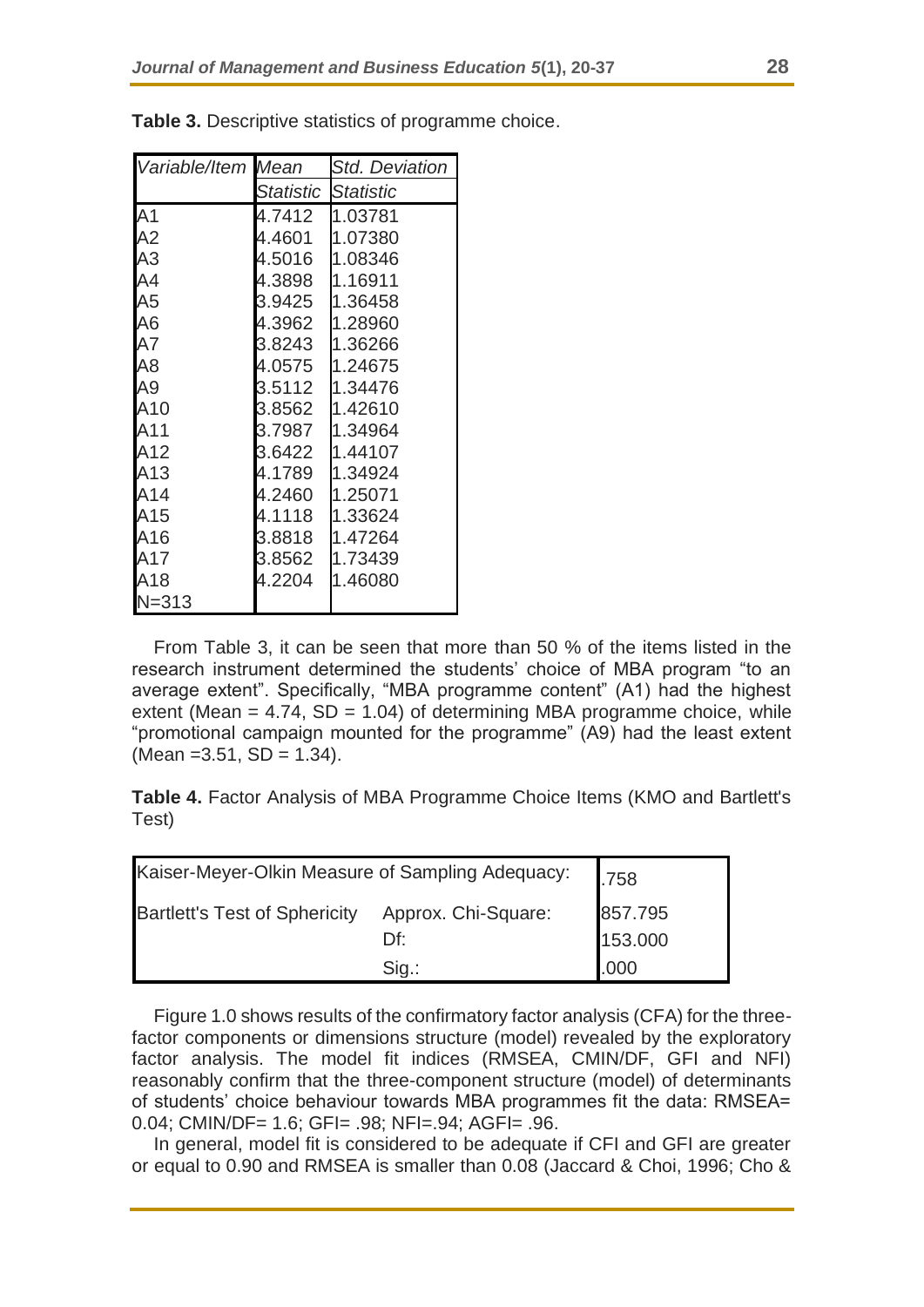Lee, 2006; Kline, 2005). In CFA, Goodness–of– fit indices are considered not to be adequate when the AGFI, GFI, and CFI values are too low and when the RMSEA and chi – square to degrees of freedom(CMIN/DF) ratio values are too high (Valenzuela et al, 2006). However, it has been argued that no single method is appropriate to determine which CFA model best fits an empirical data and it is only through the application of multiple CFA model fit indices (each with its own strengths and Weaknesses) that the satisfactory fit of a particular model can be determined(Davey, 2005). Also, without consideration of relevant theories, a CFA model may fit the data and be deemed acceptable due to chance alone (Finch, Immekus & French, 2016). According to Sajidan and Gunarhadi (2020), there is no single criterion or index for determining model fit. Figure 1.0 shows the CFA results.

From Figure 1.0, it can be seen that the major determinants of Nigerian university students' choice behaviour towards MBA programmes are made up of three factors Factor 1 is termed as "quality-related issues". Factor 2 is termed as "information-related issues, while Factor 3 is termed as "convenience-related issues". Therefore, it can be stated from this research that the major determinants of Nigerian university students' choice behaviour towards MBA programmes are:

- 1. Quality-related issues (Q).
- 2. Information-related issues(I), and
- 3. Convenience-related issues(C).

This means that students' choice behaviour towards MBA programmes (CBMBA) is a function of quality-related issues(Q), information-related issues(I) and convenience-related issues(C ). This three–factor (QIC) model can be represented notationally as: CBMBA =  $f(Q, I, C)$ . This may be termed as the QIC model of determinants of consumer behaviour towards MBA programmes.

**Figure 1.** CFA Results of Major Determinants of Students' Choice Behaviour towards MBA Programmes.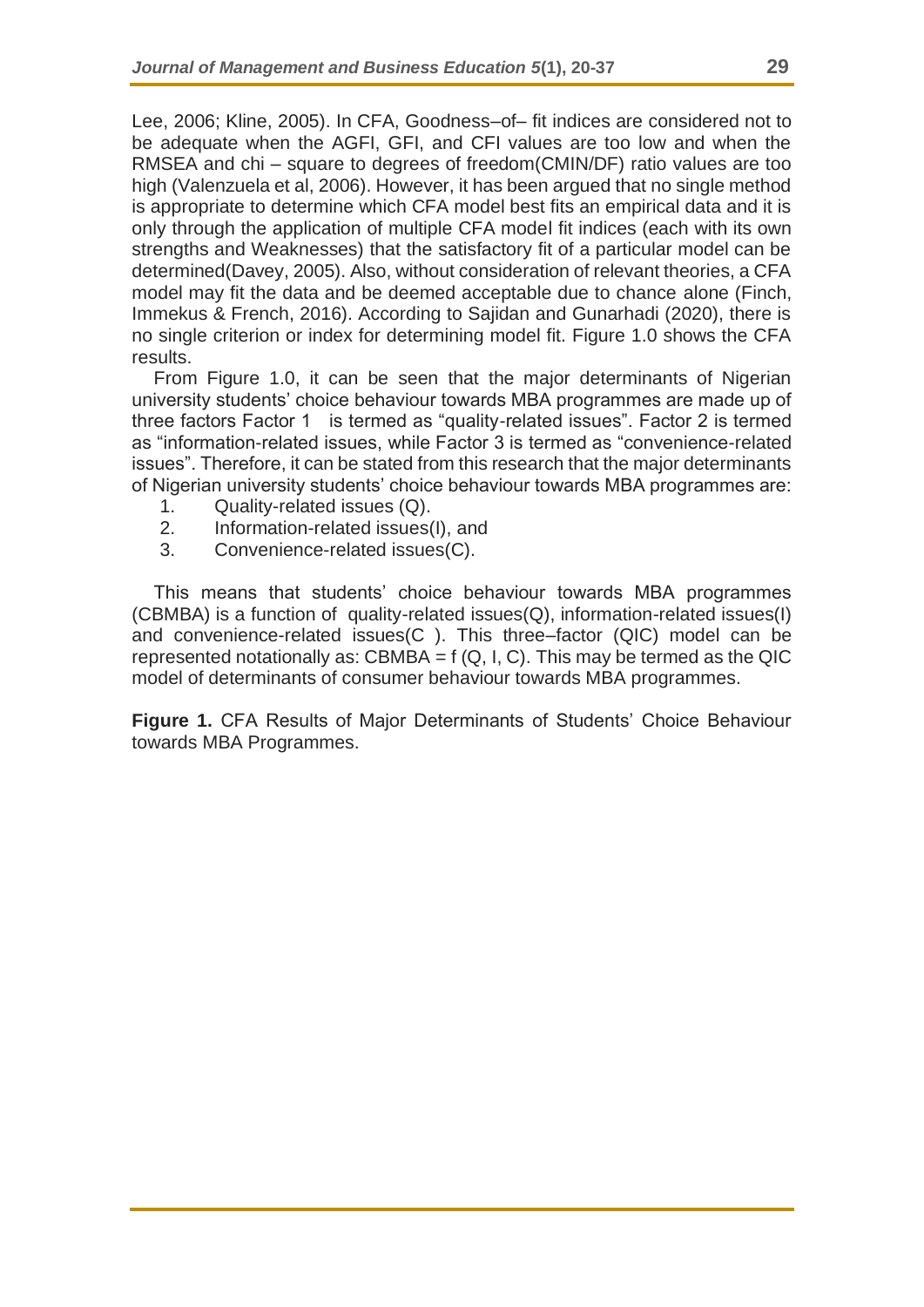

### **DISCUSSION**

Tale 2 The findings from this research, as depicted by the QIC model of major determinants of students' choice behaviour towards MBA programmes, seem interesting and are in accord with some relevant extant literature. For instance, some of the findings of the present research are in accord with relevant extant literature regarding determinants of students' choice behaviour towards MBA programmes: expanding their horizons; formation of contact networks outside their own companies; learning the skills of research methodology; learning to think logically; acquisition of communication skills; number of course credits associated with MBA degrees; quality of fellow students; quality of academic and non-academic staff; time for lectures; location of the university for the MBA programmes, in addition to the convenience associated with offering MBA programs via virtual platforms (Beenen, Pichler, & Davoudpour, 2017; Han & Liang, 2017; Arbaugh, 2018; and Jeong, Sun, & Fu, 2020). These previous studies seem to validate the findings of the present research.

Also, the broad factors of quality-related issues, information-related issues and convenience-related issues revealed in this research seem to make practical and theoretical forms of meaning. Generally, consumer behaviour towards any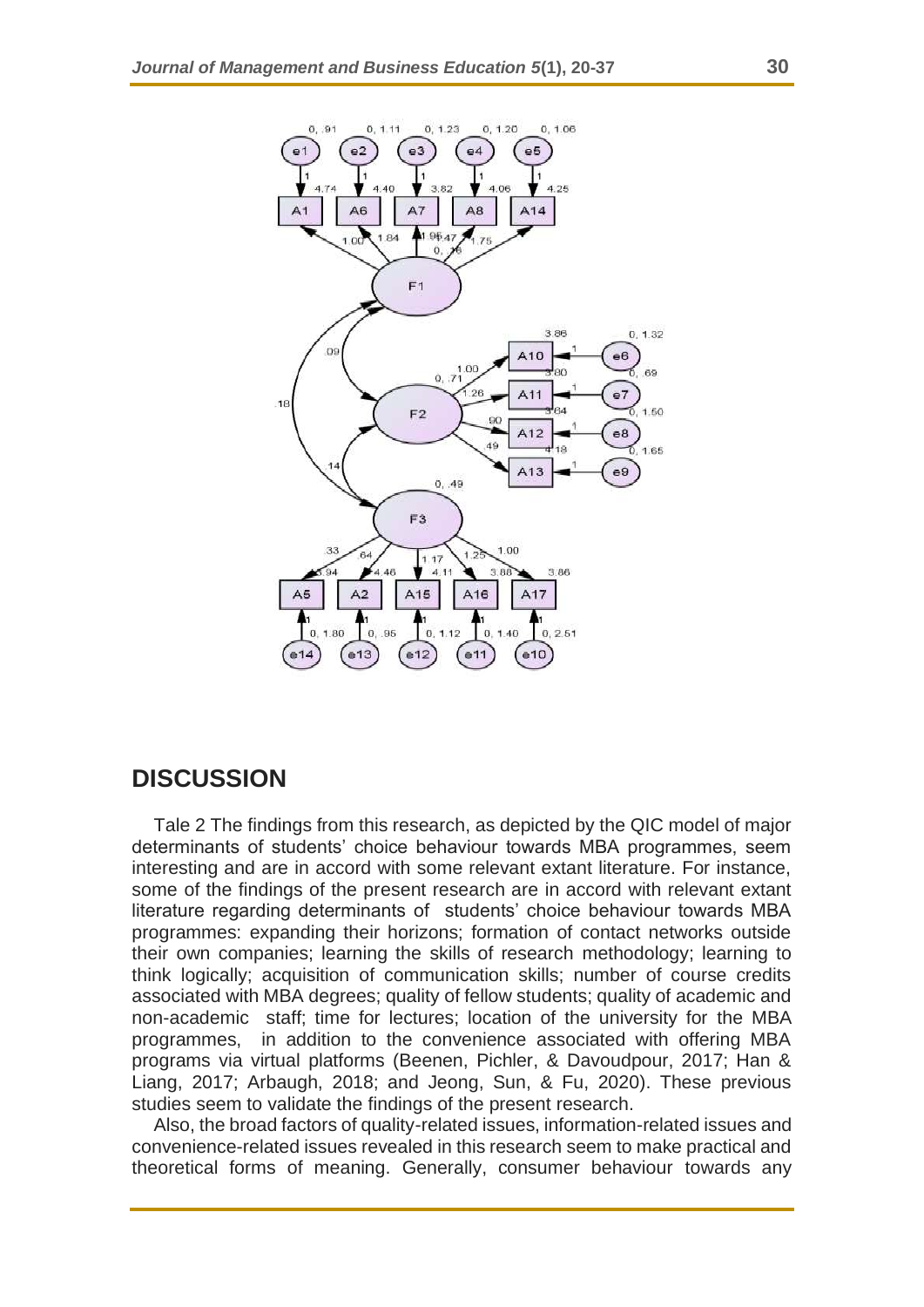product, including MBA programmes, can be a function of factors relating to product quality, information about the product, and factors that create convenience for the customer or client (Duong et al., 2021). In addition, the marketing-mix framework has relevance to the three broad factors revealed in this research: quality-related issues have connection with the P of Product; information-related issues have connection with the P of Promotion, while convenience-related issues have connection with the P of place (Chawla, 2013; Brkanlic et al., 2020). According to Salman et al (2017), the anchor of marketing activities is the marketing-mix model. However, Mustafa, Yunus, & Azman (2014) argue that the marketing of educational services is dominated by the 7Ps marketing management framework, which includes product, price, place, promotion, process, people and physical environment.

Although, over the years, the marketing-mix framework has shown substantial relevance in many sectors, including educational sector, its limitations should be noted. According to Gronroos (1996), the philosophical anchor of the marketingmix elements does not fit the environmental realities of some economies and sectors. In addition, the marketing-mix elements do not allow organizations to adjust their marketing practices and strategies to the unique demands of customers and clients. Hence, the need for relationship marketing practices and strategies which will help organizations, including educational organizations, to create and maintain long term relationships with customers and clients/students (Gronroos, 1996; Osuagwu, 2004). Relationship marketing practices and strategies may, therefore, be appropriate for marketers of MBA programmes in Nigerian universities, especially for institutional markets/organizations that are interested in sponsoring some of their staff for MBA programmes.

### **CONCLUSIONS, LIMITATIONS AND FUTURE RESEARCH**

The findings from the present research seem to have some likely theoretical and managerial implications for scholars and practitioners in the fields of psychology, marketing and business education, especially the QIC Model of major determinants of students' choice behaviour towards MBA programmes. According to Gurol, Doruk, & Cemek (2016), the major determinants of students' choice behaviour towards MBA programmes include content of programme lectures, tuition fee, career plan outcomes, physical facilities and conditions, and service performance levels of student affairs departments. These are some of the determinants of students' choice behaviour towards MBA programmes revealed in this research.

Although this research may have provided some managerial and theoretical implications, the limitations associated with the research may open some avenues for relevant future studies (Fazeli, Shukla, & Perks, 2020). For example, the limitations associated with the present research with regard to its crosssectional nature, in addition to the usual limitations associated with survey research method used in this research, may be fertile grounds for further studies. In addition, the combination of MBA students from both private and governmentowned universities is likely to pose some limitations. This is because private and government-owned universities in Nigeria have their unique managerial peculiarities which may affect the behaviours of their students, including their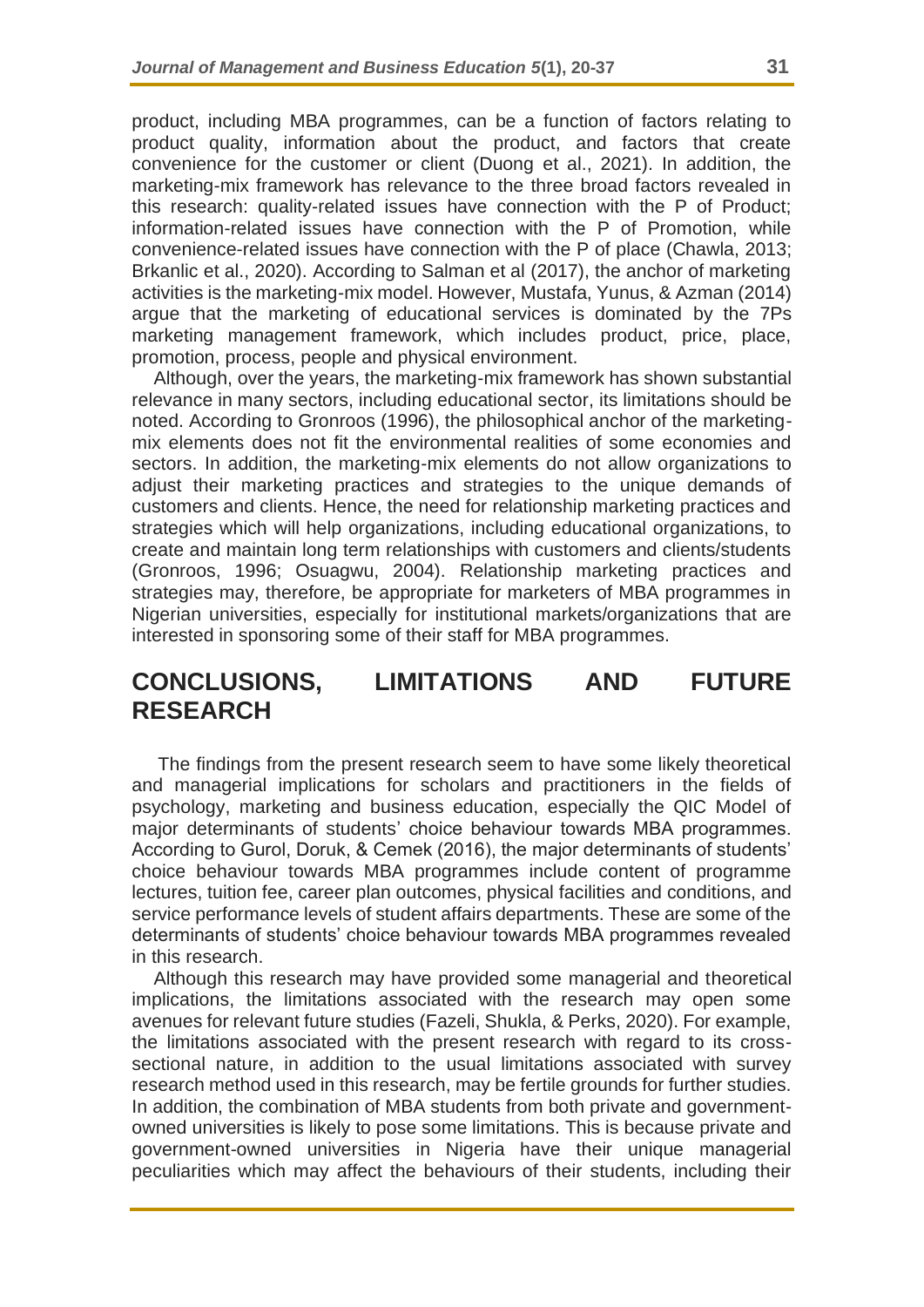perceptions and evaluations. In addition, focusing on students from only one country (Nigeria) presents external validity limitations (Pleshko & Abdulrahman, 2020).

So, it is suggested that relevant future studies should address the identified limitations in order to present a more relevant insights regarding factors that determine students' choice behaviour towards MBA programmes in universities. Such insights will assist university managers, in general, and business schools, in particular, to understand salient and relevant consumer behaviour issues, and design efficient and effective marketing strategies for their programs in Master's. This is likely to assist in creating beneficial long-term satisfaction for MBA students, universities offering MBA programmes, and organizations sponsoring their relevant staff for MBA programmes in universities, among others. Also, cognate research is encouraged in the general area of student behaviour determinants and student culture in relation to MBA and allied programmes. This proposed line of research is likely to highlight practical and theoretical implications of relevance to decision makers (Canavan & McCamley, 2020). Finally, future relevant research should be extended to universities operating in the six-geopolitical zones in Nigeria and Abuja in order to ensure appreciable generalization of research findings, especially in the Nigerian context.

# **REFERENCES**

Arbaugh, J.B. (2018). Republication of virtual classroom characteristics and student satisfaction with internet-based MBA courses. Journal of Management Education, 42(4), 533-556. Doi: 10.1177/1052562918770400.

Baruch, Y. & Leeming, A. (1996). Programming the MBA programme – quest for curriculum. The Journal of Management Development, 15(7),7-21. <https://doi.org/10.1108/02621719610122785>

- Bashir, S., Khwaja, M.G., Turi, T.A. & Toheed, H. (2019). Extension of planned behavioral theory to consumer behaviors in green hotel. Heliyon, 5, 1-8. https://doi.org/10.1016/j.heliyon.2019.e02974
- Beenen, G., Pichler, S., & Davoudpour, S. (2017). Interpersonal skills in MBA admissions: how are they conceptualized and assessed? Journal of Management Education, 42(1), 34-54. Doi: 10.1177/1052562917703743.
- Berkowitz, M. W. & Bier, M.C. (2005). What works in character education: a research-driven guide for educators. Washington DC: University of Missouri St Louis.
- Brkanlic, S., Sanchez-Garcia, J., Esteve, E.B., Brkic, I., Ciric, M., Tatarski, J., Gardasevic, J., & Petrovic, M. (2020). Marketing mix instruments as factors of improvement of students' satisfaction in higher education institutions in Republic of Serbia and Spain. *Sustainability*, 12, 1-16. Https: doi: 10.3390/su12187802.
- Brown, T. A. (2015). *Confirmatory factor analysis for applied research*. New York: The Guilford Press, 2<sup>nd</sup> Ed.
- Brown, K.W., Kasser, T., Ryan, R.M. & Konow, J. (2016). Materialism, spending and affect: an event-sampling study of marketplace behavior and its affective costs. *Journal of Happiness Studies*, 17(6), 2277-2292.
- Byrne, B. M. (2010). *Structural equation modeling with AMOS: basic concepts, applications, and programming* .New York: Taylor and Francis Group, 2nd Ed.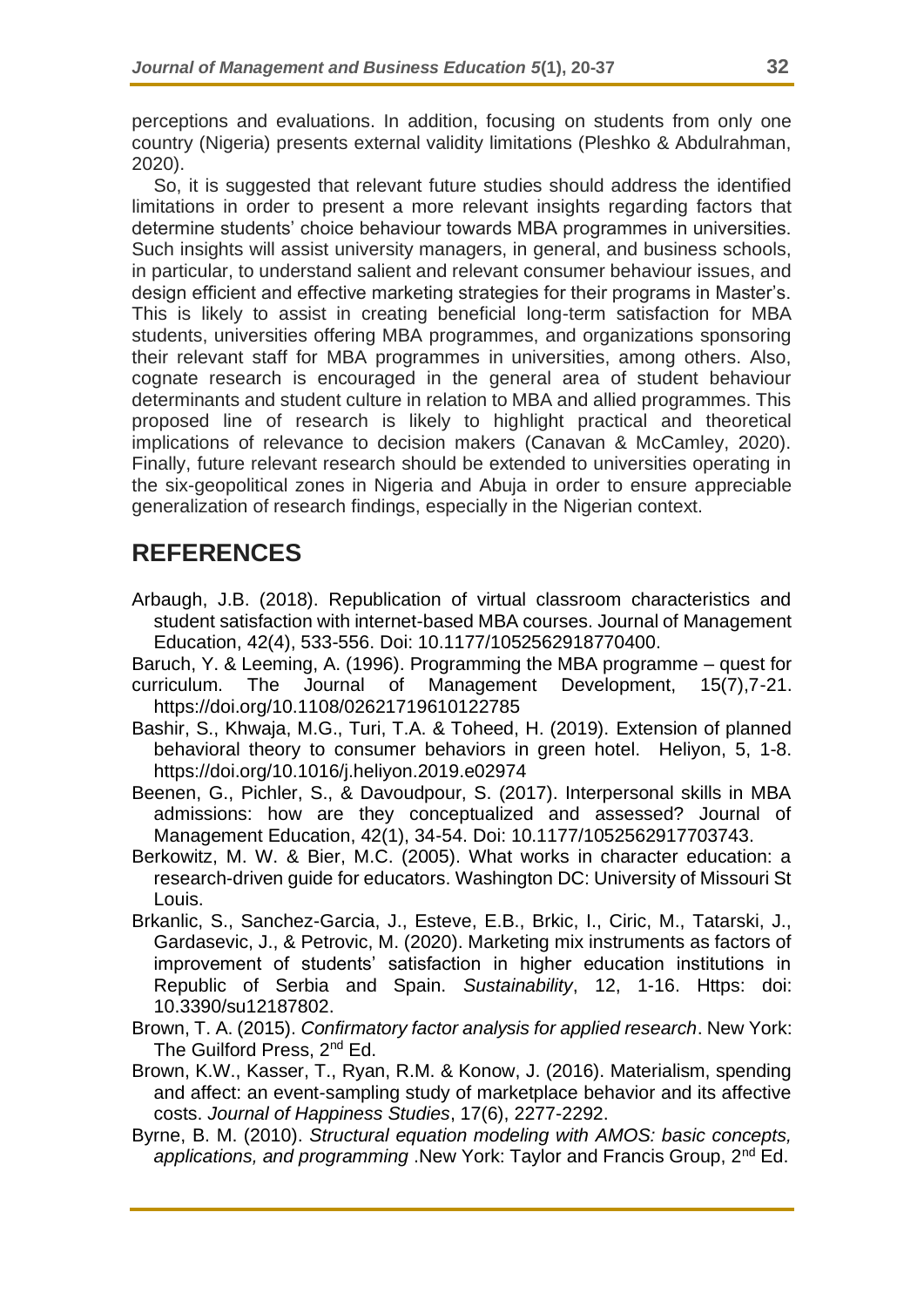- Chawla, M. (2013). Customers' (students') perceptions about 7Ps of higher education marketing mix. *Asian Journal of Multidisciplinary Studies*, 1(5), 106- 112 (www.ajms.co.in).
- Caenall, C. (1995). The third-generation MBA: global reach and local service. *The Learning Organization*, 2(2), 27-39. <https://doi.org/10.1108/09696479510086217>
- Canavan, B. & McCamley, C. (2020). The passing of the postmodern in pop? epochal consumption and marketing from Madonna, through Gaga, to Taylor. *Journal of Business Research*, 107, 222-230. https://doi.org/10.1016/j.jbusres.2018.12.005
- Castro-Gonzalez, S., Bande, B., Fernandez-Ferrin, P. & Kimura, T. (2019). Data to model the influence of CSR on consumer behaviors: a process approach. *Data in Brief*, 27, 1-6. https://doi.org/10.1016/j.jclepro.2019.05.238
- Cho, J., & Lee, J. (2006). An integrated model of risk and risk-reducing strategies. *Journal of Business Research*, *59*(1), 112–120. https://doi.org/10.1016/j.jbusres.2005.03.006
- Crainer, S. (1998). Battle of the business schools. *Management Today*, 54-58.
- Cronbach, L.J. (1951). Coefficient alpha and the internal structure of tests. *Psychometrika*, 16, 297-334. https://doi.org/10.1007/bf02310555.
- Dakduk, S., Malave, J., Torres, C.C., Montesinos, H., & Michelena, L. (2016). Admission criteria for MBA programs: a review. *SAGE Open*, 1-16. Doi: 10.1177/2158244016669395.
- Davey, A. (2005). Issues in evaluating model fit with missing data. *Structural Equation Modeling: A Multidisciplinary Journal*, *12*(4), 578–597.
- https://doi.org/10.1207/s15328007sem1204\_4
- Duong, N.T., Xuan, Q.L., Thi, D.P., Pham, V.K., & Le, N. (2021). An empirical study on consumer behavior towards food and beverage services in Vietnam. *Journal of Asian Finance, Economics and Business*, 8(6), 297-304. [https://doi:](https://doi/) 10.13106/jafeb.2021.vol8.no6.0297.
- Enerhardt, B. J. (1997). Business concerns regarding MBA education: effects on recruiting. *Journal of Education for Business*, 20(2), 13-22.
- Eze, U. C., Manyeki, J. K., Yaw, L. H., & Har, L. C. (2011). Factors affecting internet banking adoption among young adults: evidence from Malaysia. In International Conference on Social Science and Humanity, IPEDR (Vol. 11, pp. 377–381). Singapore: IACSIT Press.
- Fazeli, Z., Shukla, P. & Perks, K. (2020). Digital buying behavior: the role of regulatory fit and self-construal in online luxury goods purchase intentions. *Psychology & Marketing*, 37, 15-26.
- Finch, W., Immekus, J., & French, B. (2016). *Applied psychometrics using SPSS and AMOS*. Charlotte, N.C: Information Age Publishing Inc.
- Flynn, L.R., Goldsmith, R.E. & Pollitte, W. (2016). Materialism, status consumption and market involved consumers. *Psychology & Marketing*, 33(9), 761-776.
- Graduate Management Admission Council (GMAC). 2012. Prospective students survey: survey report. (mba.com).
- Gronroos, C. (1996). Relationship marketing logic. *Asia-Australia Marketing Journal*, 4(1), 7-18.
- Gurol, Y., Doruk, O.T. & Cemek, E. (2016). Determination of MBA program preference at state vs. foundation universities in Turkey: evidence from survey research. *Procedia-Social and Behavioral Sciences*, 235, 118-127.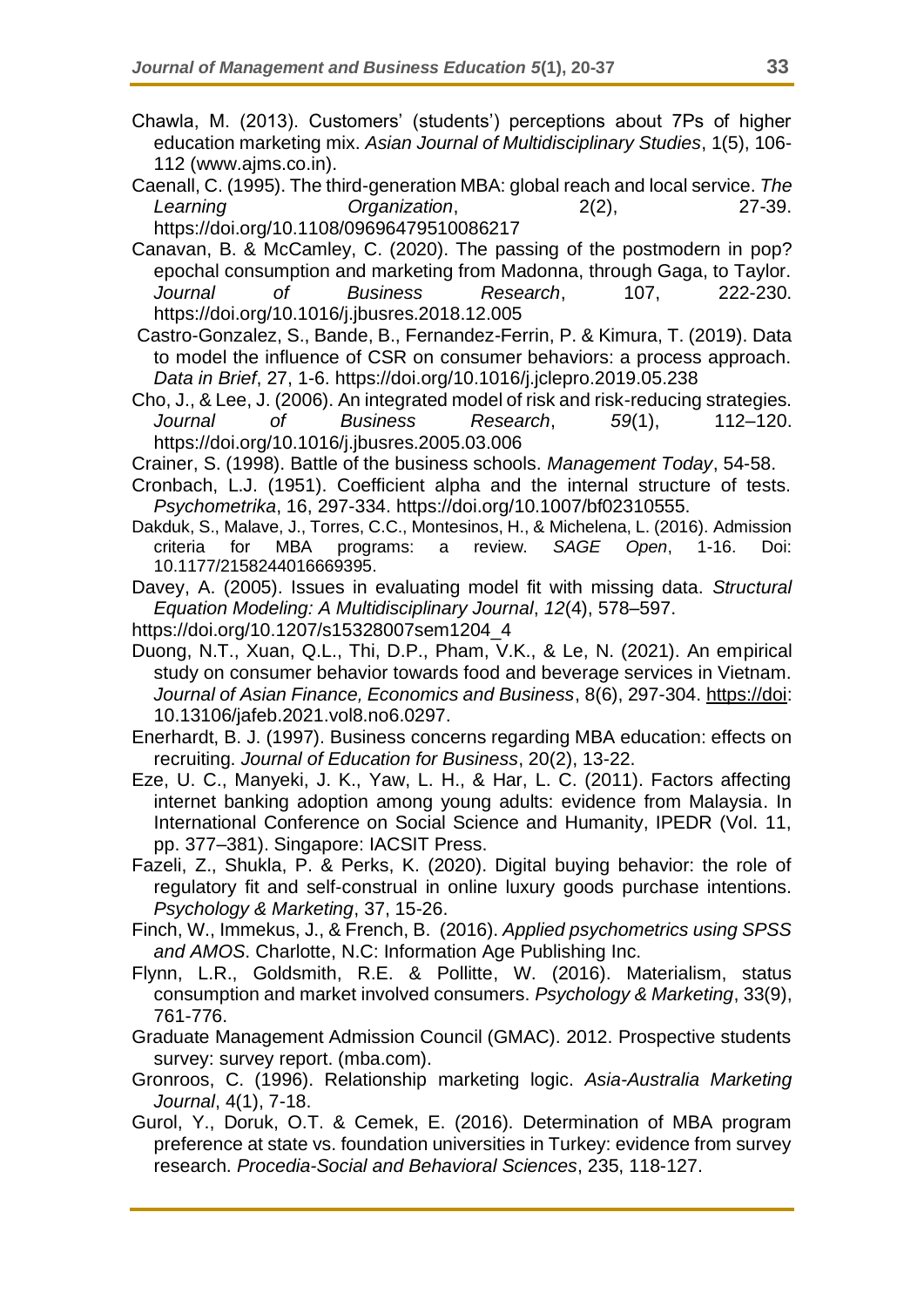- Hair, J., Sarstedt, F., Ringle, M. C. M., & Gudergan, S. P. (2017). Advanced issues in partial least squares structural equation modeling. Thousand Oaks, CA: Sage Publications.
- Hair, J.P., Black, J.P., Babin, J.P., & Anderson, R.E. (2019). Multivariate data analysis. Harlow: Cengage Learning, 8th Ed.
- Han, J., & Liang, N. (2015). In their own eyes and voices: the value of an executive MBA program according to participants. Journal of Management Education, 39(6), 741-773. Doi: 10.1177/1052562915582268.
- Hill, C.R., & Hughes, J.N. (2007). An examination of the convergent and discriminant validity of the strengths and difficulties questionnaire. School Psychology Quarterly, 22(3), 380–406. doi: 10.1037/1045-3830.22.3.380.
- Houston, M.B. & Bettencourt, L.A. (1999). But that's not fair! an exploratory study of student perceptions of instructor fairness. Journal of Marketing Education, 21, 84-96.
- Jaccard, J. ., & Chio, L. (1996). LISREL approaches to interaction effects in multiple regression. CA: Sage Publications.
- Jeong, S.S., Sun, C., & Fu, P.P. (2020). Softening the hearts of business students: the role of emotions in ethical decision making. Journal of Management Education, 44(3), 278-312. Doi: 10.1177/1052562919895039.
- Joseph, M., Mullen, E.W., & Spake, D. (2012). University branding: understanding students' choice of an educational institution. Journal of Brand Management, 20 (1), 1-12.
- Judson, K.M., & Taylor, S.A. (2014). Moving from marketization to marketing of higher education: the co-creation of value in higher education. Higher Education Studies, 4(1), 51-67. http://dx.doi.org/10.5539/hesv4n1p51.
- Kelan, E. K., & Jones, R. D. (2010). Gender and the MBA. Academy of Management Learning & Education, 9, 26-43. Doi:10.5465/AMLE.2010.48661189.
- Kline, R. B. (2005). Principles and practice of structural equation modeling. New York: Guilford Press, 2nd ed.
- Koys, D. (2010). GMAT versus alternatives: Predictive validity evidence from Central Europe and the Middle East. Journal of Education for Business, 85, 180-185. Doi:10.1080/08832320903258618
- Kretovics, M. A. (1999). Accessing the MBA: what do our students learn? The Journal of Management Development, 8 (2), 107-118.
- Lal, P. (2017). Analyzing determinants influencing an individual's intention to use social commerce website. Future Business Journal, 3, 70-85.
- Leung, T. K.P. & Wong, Y. H. (2001). The ethics and positioning of guanxi in China.
- Marketing Intelligence & Planning, 19(1), 55–64. https://doi.org/10.1108/02634500110363826
- Lim, W.M., Phang, C.S.C. & Lim, A.I. (2020). The effects of possession- and social inclusion-defined materialism on consumer behavior toward economical versus luxury product categories, goods versus services product types, and individual versus group marketplace scenarios. Journal of Retailing and Consumer Services, 56, 1-10.
- Long, H.C. & Vinh, N.N. (2017). Factors influencing consumers' attitudes toward counterfeit luxury fashion brands: evidence from Vietnam. Global Journal of Management and Marketing, 1(2), 63-76.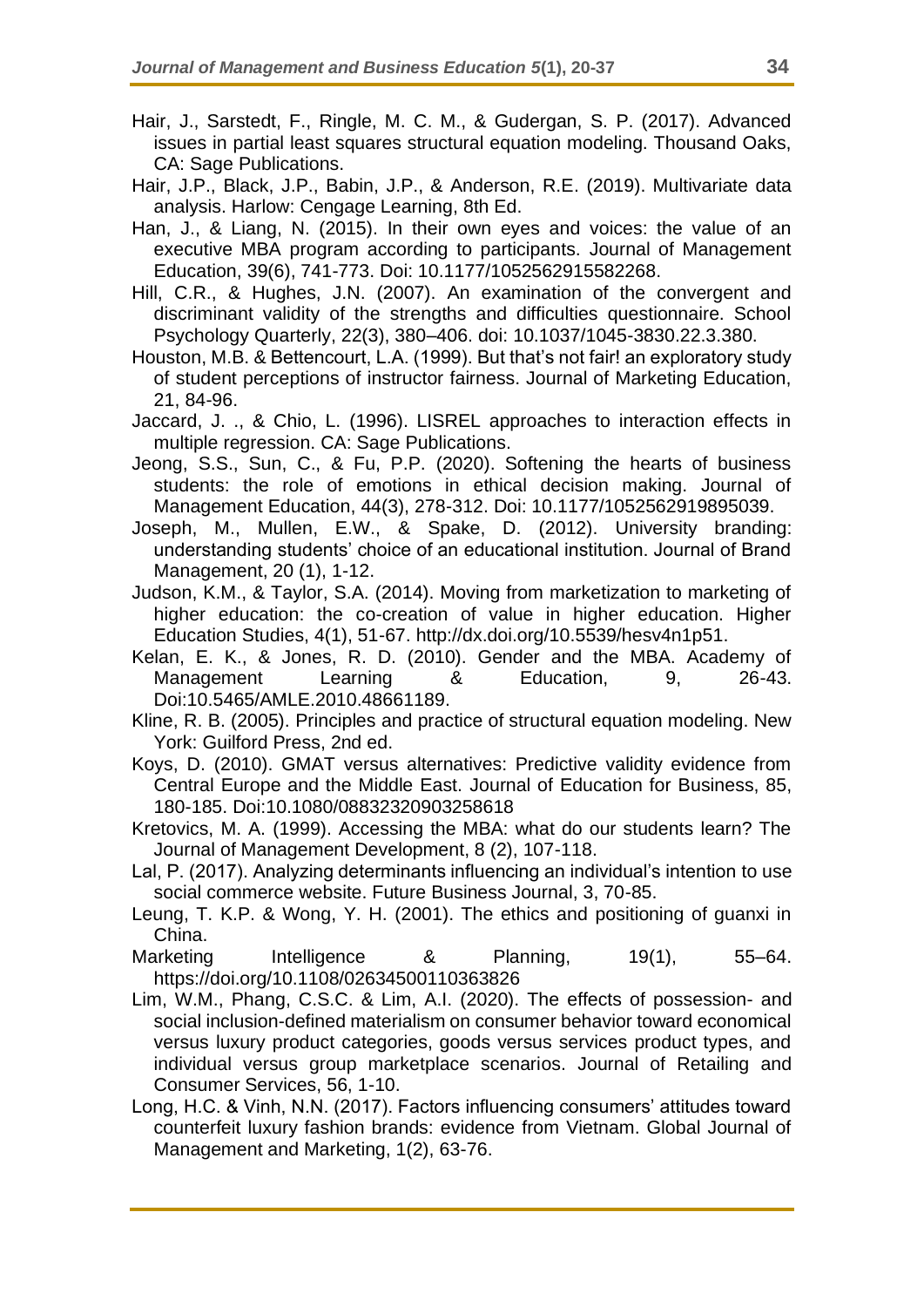- Marsh, H.W. (1987). Students' evaluation of university teaching: research findings, methodological issues and directions for future research. International Journal of Educational Research, 11, 253-288.
- Mazzarol, T, Soutan, G. N. & Thein, V. (2000). Critical success factors in the marketing of an educational institution: a comparison of institutional and student perspectives. Journal of Marketing for Higher Education, 10 (2) 39-57.
- Mustafa, L.M., Yunus, N.K.Y. & Azman, M.N.A. (2014). An overview of private school preschool in Malaysia: marketing strategies and challenges. Procedia: Social and Behavioral Sciences, 130, 105-113.
- Mustapha, M. & Bolaji, B. Y. (2015). Measuring lecturers' commitment scales: a second order confirmatory factor analysis (CFA). International Journal of Education and Research, 3(3), 505-516.
- Ofori, D. & Appiah-Nimo, C. (2019). Determinants of online shopping among tertiary students in Ghana: an extended technology acceptance model. Cogent Business 8 **& Management**, 6(1), 1-21, https://doi.org/10.1080/23311975.2019.1644715
- Okazaki-Ward, L. I. (2001). MBA education in Japan: Its current state and future direction. The Journal of Management Development, 20(3) 197-235.
- O'Rourke, N. & Hatcher, L. (2013). A step-by-step approach to using SAS for factor analysis and structural equation modeling. Cary: SAS Institute Inc.
- Osuagwu, L. (2004). Relationship marketing strategies in Nigerian companies. The Marketing Management Journal, 14(2), 114-128.
- Paton, R. A. (2001). Developing business and people: An MBA solution. The Journal of Management Development, 20(3) 235-244.
- Pelter, J.W., Schibrowsky, J.A. & Drago, W. (2007). The interdependence of the factor influencing the perceived quality of the online learning experience: a causal model. Journal of Management Education, 29,140-153.
- Penz, E., Hartl, B. and Hofmann, E.(2019). Explaining consumer choice of low carbon footprint goods using the behavioral spillover effect in Germanspeaking countries. *Journal of Cleaner Production*, 214, 429-439.
- Petrenko, V., Mitina, O., & Papovyan, M. (2020). Perception of foreign and national political leaders in Russia. *Behavioral Sciences*, 10 (103), 1-10. Doi: 10.3390/bs10060103.
- Pleshko, L.P. & Abdulrahman, A. (2020). An examination of marketing performance in Kuwait coffee shop market. *Global Journal of Management and Marketing*, 4(1), 21-37.
- Porter, L. (1997). A decade of change in the business school: from complacency to tomorrow. *Selections*, CA: Santa Monica.
- Quacquarelli, N. C. (1998). No let–up in demand for MBAs. *World Executives Digest*, Kuala Lumpur.
- Rahman, M.A., Islam, M.A., Esha, B.H., Sultana, N. & Chakravorty, S. (2018). Consumer buying behavior towards online shopping: an empirical study on Dhaka city, Bangladesh. *Cogent Business & Management*, 5(1), 1-23. [https://doi.org/10.1080/23311975.2018.1514940.](https://doi.org/10.1080/23311975.2018.1514940)
- Ritchie, J., Lewis, J., Nicholls, C., McNaughton, J., & Ormiston, R. (2014). *Qualitative research practice: a guide for social science students and researchers*. Sage Publications. doi:10.4135/9781452230108.
- Sajidan, H.S. & Gunarhadi, M.A. (2020). Testing the construct validity and reliability of curiosity scale using confirmatory factor analysis. *Journal of*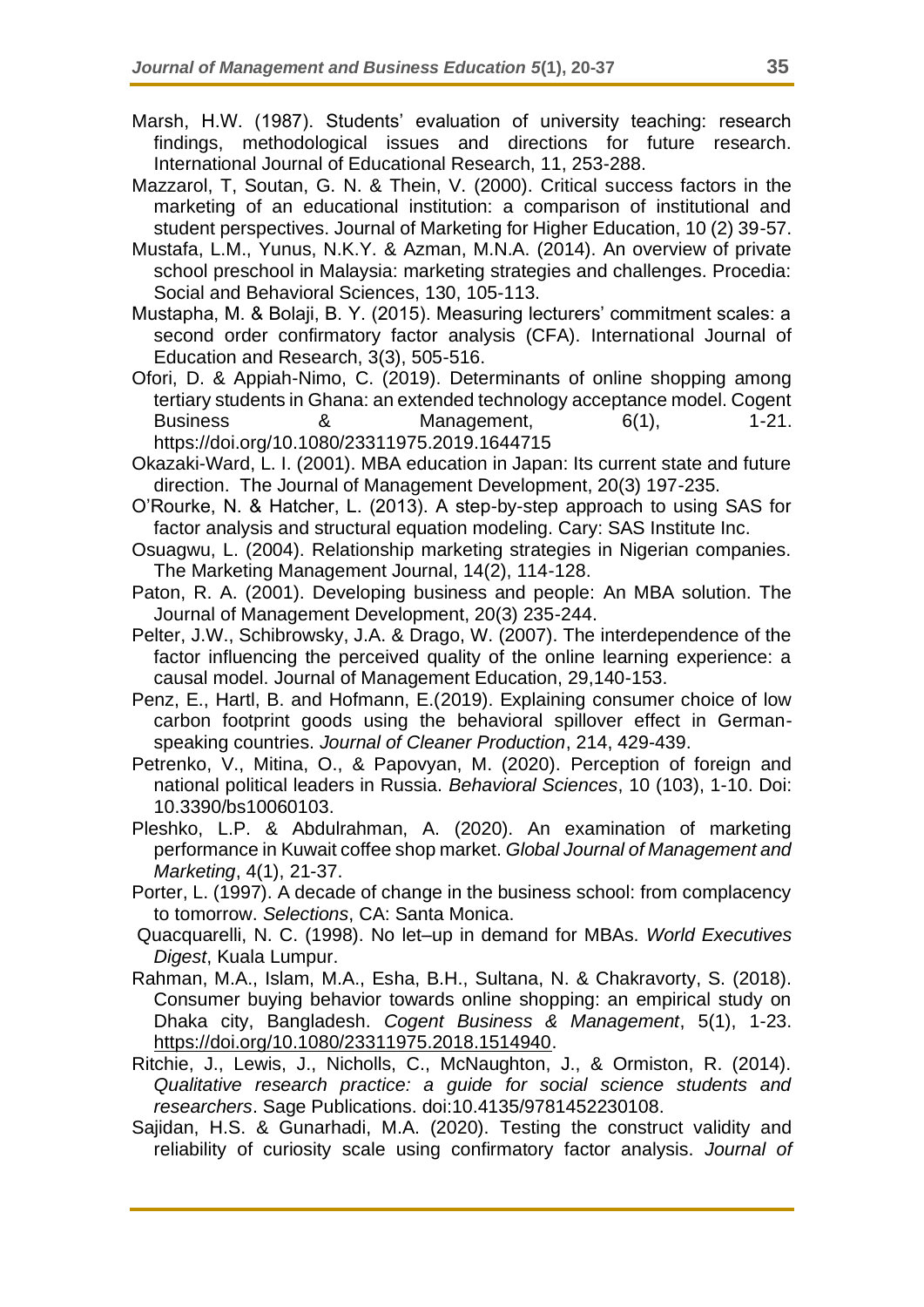*Educational and Social Research*, 10 (4), 229-237. DOI: https://doi.org/10.36941/jesr-2020-0080.

- Salman, D., Tawfik, Y., Samy, M. & Artal-Tur, A. (2017). A new marketing mix model to rescue the hospitality industry: evidence from Egypt after the Arab Spring. Future Business Journal, 3, 47-69. <https://doi.org/10.1016/j.fbj.2017.01.004>
- Shank, M., Walker, M. & Hayes, T. (1995). Understanding professional service expectations: do we know what our students expect in a quality education? Journal of Professional Services Marketing, 13(7), 71-89.
- Smith, A. (1993). The controversial MBA. Training Tomorrow, 23-25.
- Sojkin, B., Bartkowiak, P., & Skuza, A. (2012). Determinants of higher education choices and student satisfaction: the case of Poland. Higher Education, 63(5), 565–581
- Sojkin, B., Bartkowiak, P. & Skuza, A. (2015). Changes in students' choice determinants in Poland: a comparative study of tertiary business education between 2008 and 2013. Higher Education, 69, 209-224. Doi: 10.1007/s10734-014-9770-9.
- Stevens, G.J., Bienz, T., Wali, N., Condie, J., & Schismenos, S. (2021). Online university education is the new normal: but is face-to-face better? Interactive Technology and Smart Education, 18(3), 278-297. Doi: 10.1108/ITSE-08- 2020-0181.
- Sweeney, J.C. & Ingram, D. (2001). A comparison of traditional & web-based tutorials in marketing education: an exploratory study. Journal of Marketing Education, 2, 55-62. https://doi.org[/10.1177/0273475301231007](http://dx.doi.org/10.1177/0273475301231007)
- Valenzuela, F., Vasquez–Parraga, A., Llanos, O., & Vilches, S. (2006). The influence of service recovery evaluation on customer post-complaint behaviour. International Journal of Business and Information, 1(1), 53 – 73.
- Vulperhorst, J.P., van der Rijst, R.M., & Akkerman, S.F. (2020). Dynamics in higher education choice: weighing one's multiple interests in light of available programmes. Higher Education, 79, 1001-1021. https://doi.org/10.1007/s10734-019-00452-x.
- Wachtel, H.K (1998). Student evaluation of college teaching effectiveness: a brief review. Assessment and Evaluation, 2, 191-211.
- Walsh, W. (1995). Tests and assessment. New Jersey: Prentice-hall Inc., 3rd Ed.
- Walsh, A., & Powell, P. (2020). Re-imagining the MBA: an arts-based approach. Higher Education Pedagogies, 5(1), 148-164. Doi: 1080/23752696.2020.1797523.
- Xie, Q., & Chen, J. (2019). The English communication and learning needs of Master of Business Administration students and curriculum development at a Chinese university. SAGE Open, 1-16. Doi: 10.1177/2158244019835951.
- Yadav, R. & Pathak, G. (2017). Determinants of consumers' green purchase behavior in a developing nation: applying and extending the theory of planned behavior. Ecological Economics, 134, 114-122.